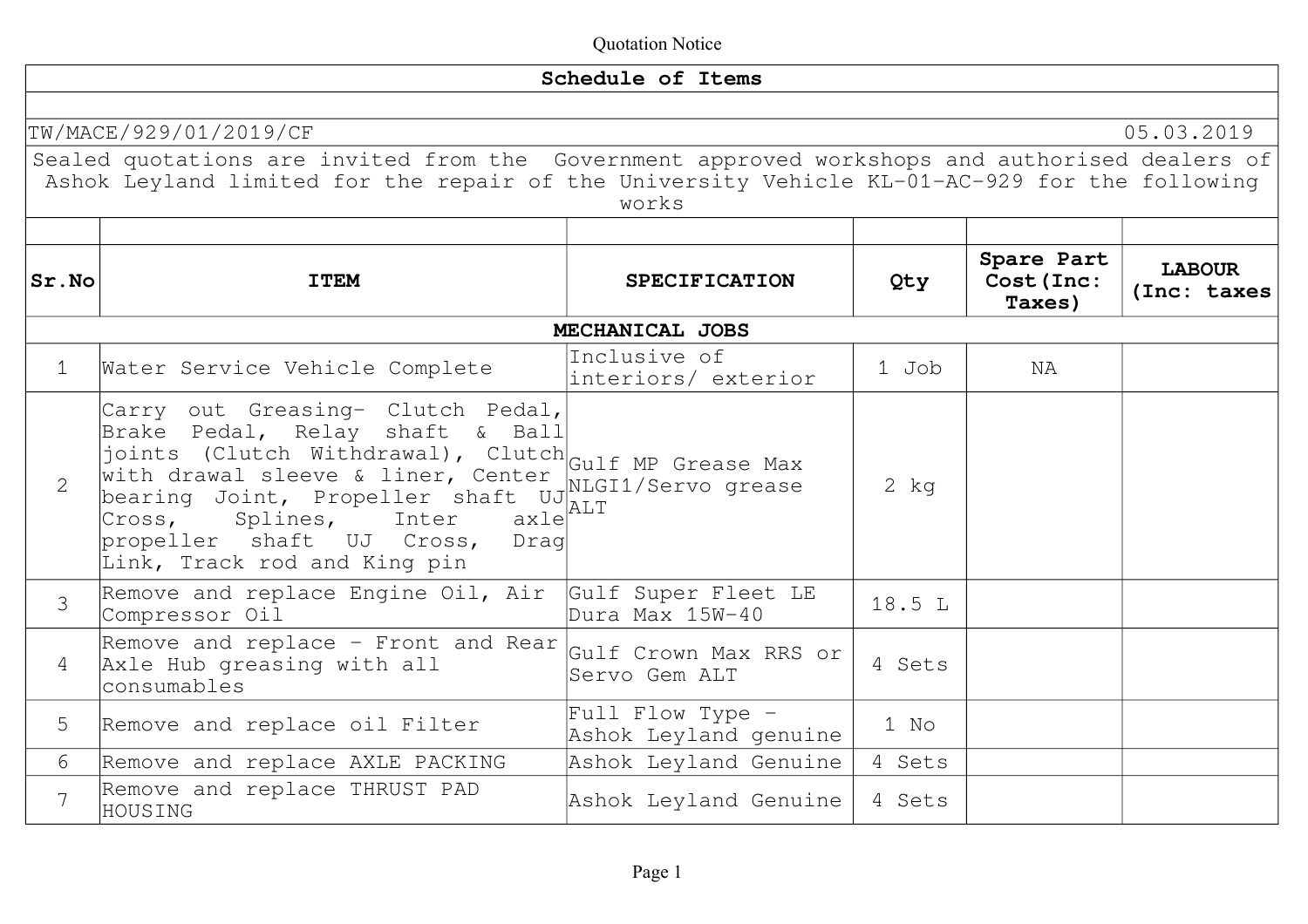| $ Sr $ . No | <b>ITEM</b>                                                            | <b>SPECIFICATION</b>                                 | Qty      | Spare Part<br>Cost (Inc:<br>Taxes) | <b>LABOUR</b><br>(Inc: taxes |
|-------------|------------------------------------------------------------------------|------------------------------------------------------|----------|------------------------------------|------------------------------|
| 8           | Remove and replace THRUST PAD<br>WASHER                                | Ashok Leyland Genuine                                | 4 Sets   |                                    |                              |
| 10          | Remove and replace Fuel Strainer                                       | Ashok Leyland Genuine                                | 1 Set    |                                    |                              |
| 11          | Remove and clean Air Filter                                            | Ashok Leyland Genuine                                | $1$ No   |                                    |                              |
| 12          | Remove and replace Power Steering<br>fluid                             | Gulf Power Sttering<br>DuraMAX /Servo<br>Transdex II | 4.5L     |                                    |                              |
| 13          | Relay Tar Sheet on top of vehicle                                      | 1.5 mm thick<br>automotive grade                     | 2 sheets |                                    |                              |
| 14          | Set right dents on body                                                | As per RTO Norms                                     | 6 sq ft  |                                    |                              |
| 15          | Check up and adjust full throttle<br>operation                         | As per manufacturer<br>recommended standards         | 1 Job    | ΝA                                 |                              |
| 16          | Check up and adjust stop cable                                         | As per manufacturer<br>recommended standards         | 1 Job    | NA                                 |                              |
| 17          | Blow clean all wheels and polish<br>brake liners and adjust all brakes | As per manufacturer<br>recommended standards         | 1 Job    | NA                                 |                              |
| 18          | Clean and adjust wheel bearings                                        | As per manufacturer<br>recommended standards         | 1 Job    | ΝA                                 |                              |
| 19          | Check and top up gear box and<br>differential oil level                | As per manufacturer<br>recommended standards         | 1 Job    |                                    |                              |
| 20          | Check up UJ cross                                                      | As per manufacturer<br>recommended standards         | 1 Job    | NA                                 |                              |
| 21          | Check up all spring bushes and<br>shackles                             | As per manufacturer<br>recommended standards         | 1 Job    | NA                                 |                              |
| 22          | Ajust all pedal and cable free<br>plays                                | As per manufacturer<br>recommended standards         | 1 Job    | NA                                 |                              |
| 23          | Top up king pin oil                                                    | As per manufacturer<br>recommended standards         | 1 Job    | ΝA                                 |                              |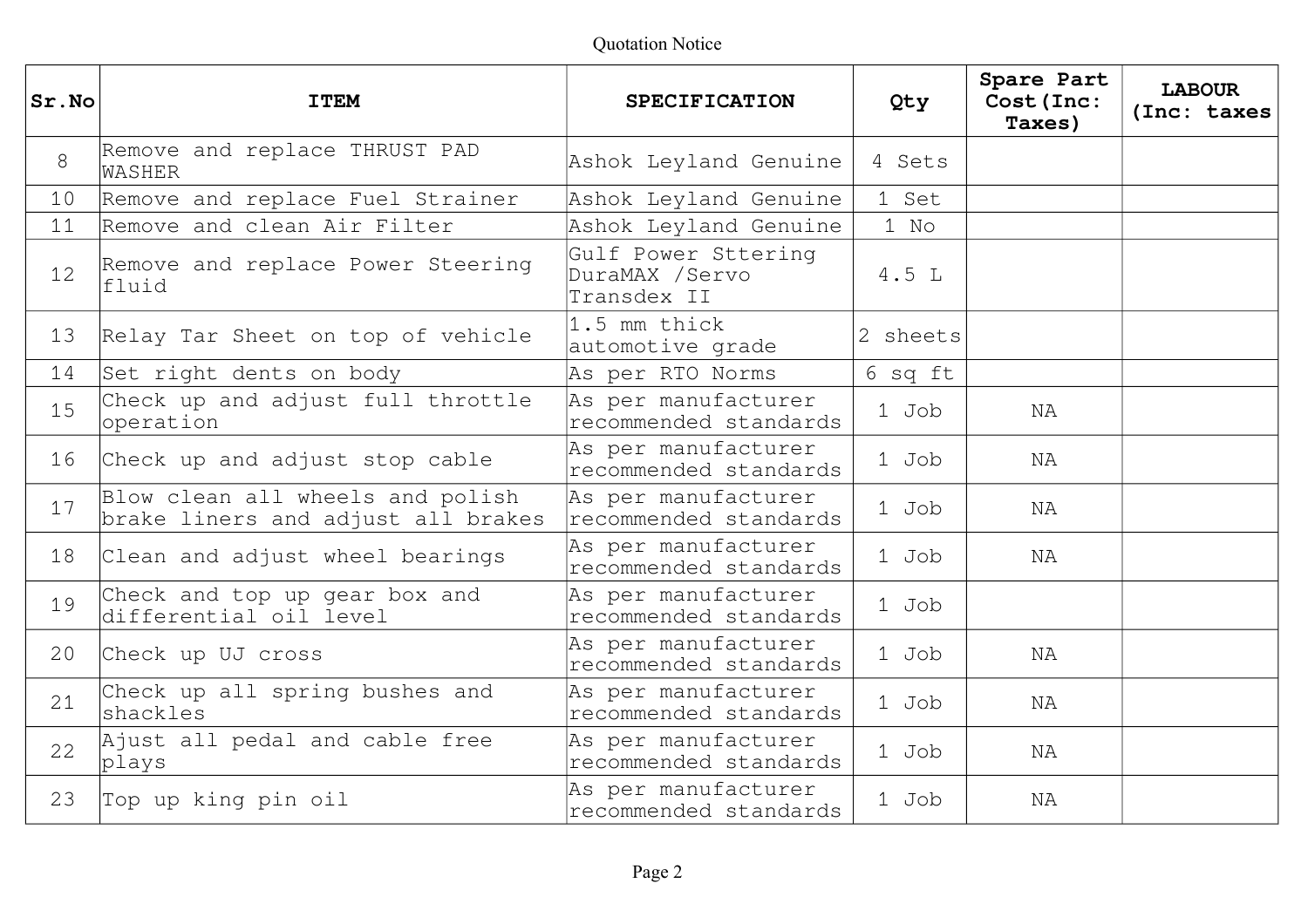| Sr.No | <b>ITEM</b>                                                                                                                                         | <b>SPECIFICATION</b>                              | Qty     | Spare Part<br>Cost (Inc:<br>Taxes) | <b>LABOUR</b><br>(Inc: taxes |
|-------|-----------------------------------------------------------------------------------------------------------------------------------------------------|---------------------------------------------------|---------|------------------------------------|------------------------------|
| 24    | Tighten all body bolts and platform As per manufacturer<br>bolts                                                                                    | recommended standards                             | 1 Job   | NA                                 |                              |
| 26    | Replace brake pedal                                                                                                                                 | Ashok Leyland Genuine                             | $1$ job |                                    |                              |
| 27    | Check all lights, set right all<br>lights to working condition                                                                                      | As per manufacturer<br>recommended standards      | 1 Job   |                                    |                              |
| 28    | Make and fix quide rod for shutters<br>lin driver side as similar to<br>passenger door                                                              | As per RTO Norms                                  | 1 job   |                                    |                              |
| 29    | Remover driver door, set right door<br>hinge mountings portion, correct<br>alignment of driver side door                                            | As per manufacturer<br>recommended standards      | $1$ job |                                    |                              |
| 30    | Supplying and carrying out touch up<br>of vehicle body with Polyurethane<br>(PU) paints - Golden Yellow<br>inclusive of all consumables             | DUPONT/3M/KANSAI<br>NEROLAC/NIPPON/BERGER<br>/PPG | 2 Liter |                                    |                              |
| 31    | Supplying and carrying painting of<br>a band aroud vehicle in 15CM<br>thickness Polyurethane (PU) paints<br>- Brown inclusive of all<br>consumables | DUPONT/3M/KANSAI<br>NEROLAC/NIPPON/BERGER         | 1 Liter |                                    |                              |
| 32    | Under Body Paint - Black/Brown<br>inclusive of all consumables                                                                                      | DUPONT/3M/KANSAI<br>NEROLAC/NIPPON/BERGER         | 2 Liter |                                    |                              |
| 33    | Aluminium Enamel inclusive of all<br>consumables for painting in floor                                                                              | ASPA/PPG/NEROLAC/BERG<br>ER                       | 2 Liter |                                    |                              |
| 34    | Indicators lenses - (Amber Colour-<br>4 and White $-2$ , Top light 2 Nos)                                                                           | Any ARAI approved<br>make                         | 2 Pairs |                                    |                              |
| Sr.No | <b>ITEM</b>                                                                                                                                         | <b>SPECIFICATION</b>                              | Qty     | Spare Part<br>Cost (Inc:<br>Taxes) | <b>LABOUR</b><br>(Inc: taxes |